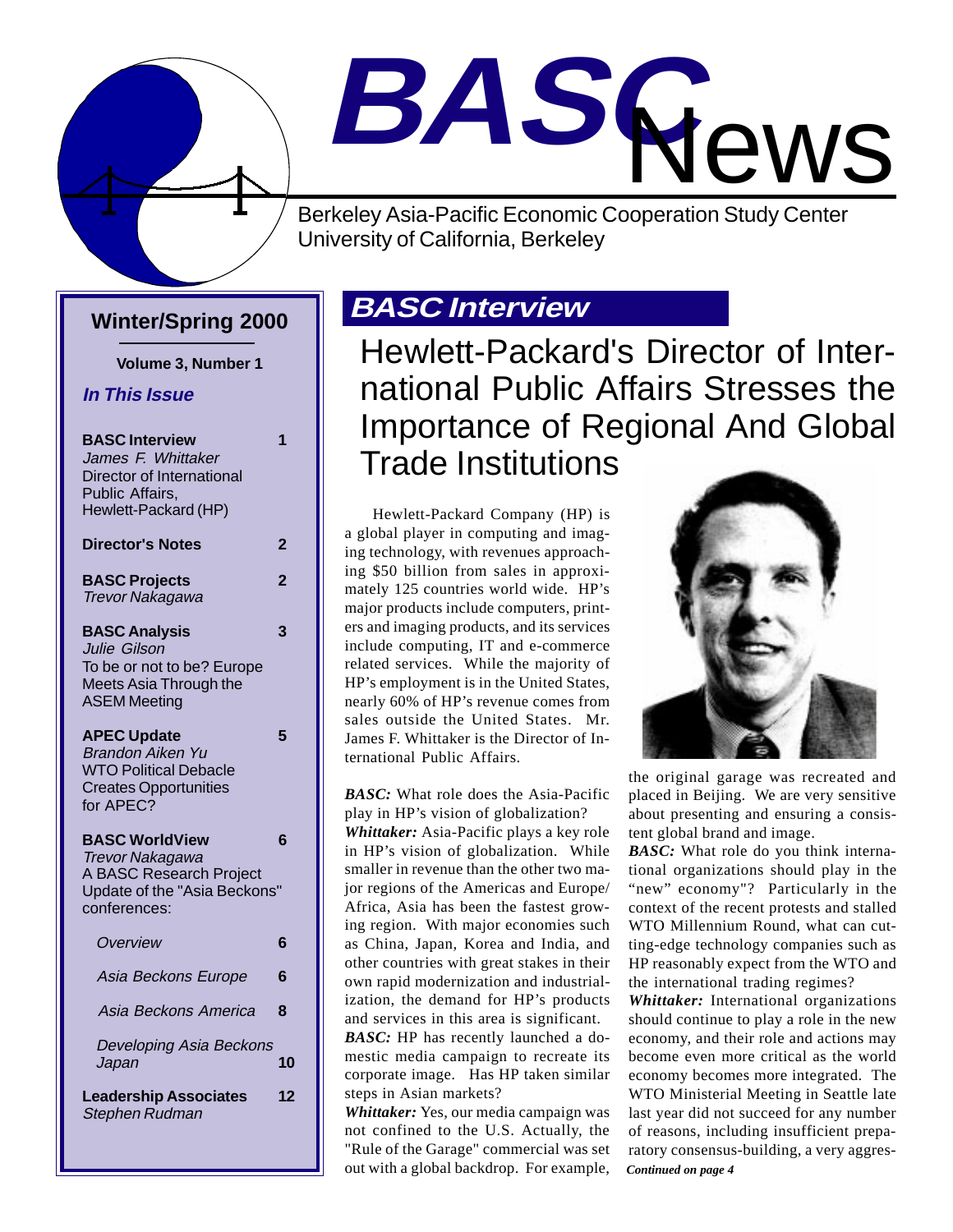### **Director's Notes**

WELCOME TO A SPECIAL ISSUE OF **BASC NEWS**. This exciting issue has been expanded in length to present our update on an ongoing research project, "Japanese, American, and European Firms' Market and Nonmarket Strategies in Asia: Responses and Strategies to Alter the Organization of the Global Political Economy." This project is organized by BASC and funded by The Japan Foundation Center for Global Partnership and supported in part by existing governmental and institutional funding to BASC.

We have organized a conference series where an interdisciplinary group of scholars from both sides of the Pacific contributed original research papers on corporate strategies in Asia. Our **BASC Worldview** provides succinct summaries of their provocative findings and issues arising from the debates and exchanges during the conferences.

With the infamous scenes of demonstrators clashing with the Seattle police at the last WTO ministerial still fresh in our minds, we have devoted two sections of this newsletter to analyzing the significance of this collapse of momentum in initiating the Millennium Round of global trade negotiation. In our **BASC Interview**, the Director of In-

### **BASC Projects**

#### **Trevor Nakagawa**

The final quarter of 1999 resulted in the successful conclusion of the first year of the BASC-directed study on Japanese and American corporate strategies in Asia, funded in main by The Japan Foundation Center for Global Partnership. While the "Asia Beckons America" conference was held in October 1999, the "Developing Asia Beckons Japan" conference took place in December 1999. Drawing from the interdisciplinary expertise of panels of prominent American, Japanese, and Australian academics and consultants, our conferences produced lively and interesting discussions regarding firm responses to both market and political variations in the "new economy" and the post-Asian financial crisis.

In addition to providing a comparative theoretical framework, our project evaluates strategically chosen case studies within the context of crucial macroeconomic trends (see *BASC WorldView* for more details). By the time of this publication, all working papers should be available online for easy downloading and reviewing. We welcome everyone interested to submit comments and questernational Public Relations of Hewlett-Packard, Mr. James F. Whittaker, discusses HP's changing expectations of in light of difficulties in the WTO and argues for continuing activism in regional trade institutions. Our **APEC Update** explores that possibility that mounting political costs of WTO could redirect attention and efforts back to regional institutions, not unlike in the aftermath of the Uruguay Round.

For **BASC Analysis**, Julie Gilson contributes an insightful analysis of the intensifying dialogue and economic relations between Europe and Asia-Pacific through the forum of Asia-Europe Meeting (ASEM). She suggests that while ASEM offers a useful new framework within which representatives can confront and discuss solutions to problems across a range of issues, its postponed institutional development may indeed undermine its potential.

Finally, Volume 1 Issue 3 of *Business and Politics*, a BASC-sponsored journal devoted to examining the intersection of corporate strategy and public policy, was published last winter. It focused on themes of domestic policy and economic organizational adjustments to globalization. We welcome inquiries on submissions for future issues.

#### **—Vinod K. Aggarwal**

tions on the drafts either directly to us or to the authors. Along with our companion volume, *Asia Beckons Europe*, these research projects promise to offer compelling empirical research for future comparative studies to be undertaken by BASC affiliated scholars as well. In fact, we have recently obtained additional funding to organize three followup conferences and produce edited volumes on the findings of these three projects.

BASC research on APEC's role in the 21<sup>st</sup> century has recently been presented in Germany, Sweden, Hawaii, Italy and throughout California. Our collaboration with organizations such as the Calfornia Council on International Trade and the market research firm Frost & Sullivan has continued to help us widely disseminate our research findings to the business community.

BASC further hopes to launch a project that comparatively analyzes the historical evolution of regionalism in the Asia-Pacific and the EU. We are currently applying for funding for this project and hope to hold the first conference before the end of the year. Anyone interested in this project should feel free to contact us for information regarding participation, conferences, working papers and email bulletins.



Published by the Berkeley Asia-Pacific Economic Cooperation Study Center (BASC) 802 Barrows Hall #1970 University of California Berkeley, CA 94720-1970

Tel: 510-643-1071 Fax: 510-643-1746 basc@globetrotter.berkeley.edu http://globetrotter.berkeley.edu/basc

#### **BASC Staff**

*Vinod K. Aggarwal* Director

*Stephen Rudman* Director of External Relations

*Kun-Chin Lin* Project Director and News Editor

*Trevor H. Nakagawa* Project Director

*Ed Fogarty* Project Director

*Wendy Chan* Research Assistant

*Mary Eddy* Research Assistant

*Niklas Ponnert* Research Assistant

*Audrey Sachs* Research Assistant

*Daniel Shim* Research Assistant

*Brandon Aiken Yu* Research Assistant

#### **Affiliated Centers**

Institute of Asia Pacific Studies Waseda University, Japan

Eurasia Institute, HEC School of Management, France

Asia-Pacific Research Program University of Mainz, Germany

Nautilus Institute for Security and Sustainable Development Berkeley, California

POLEIS, Bocconi University, Italy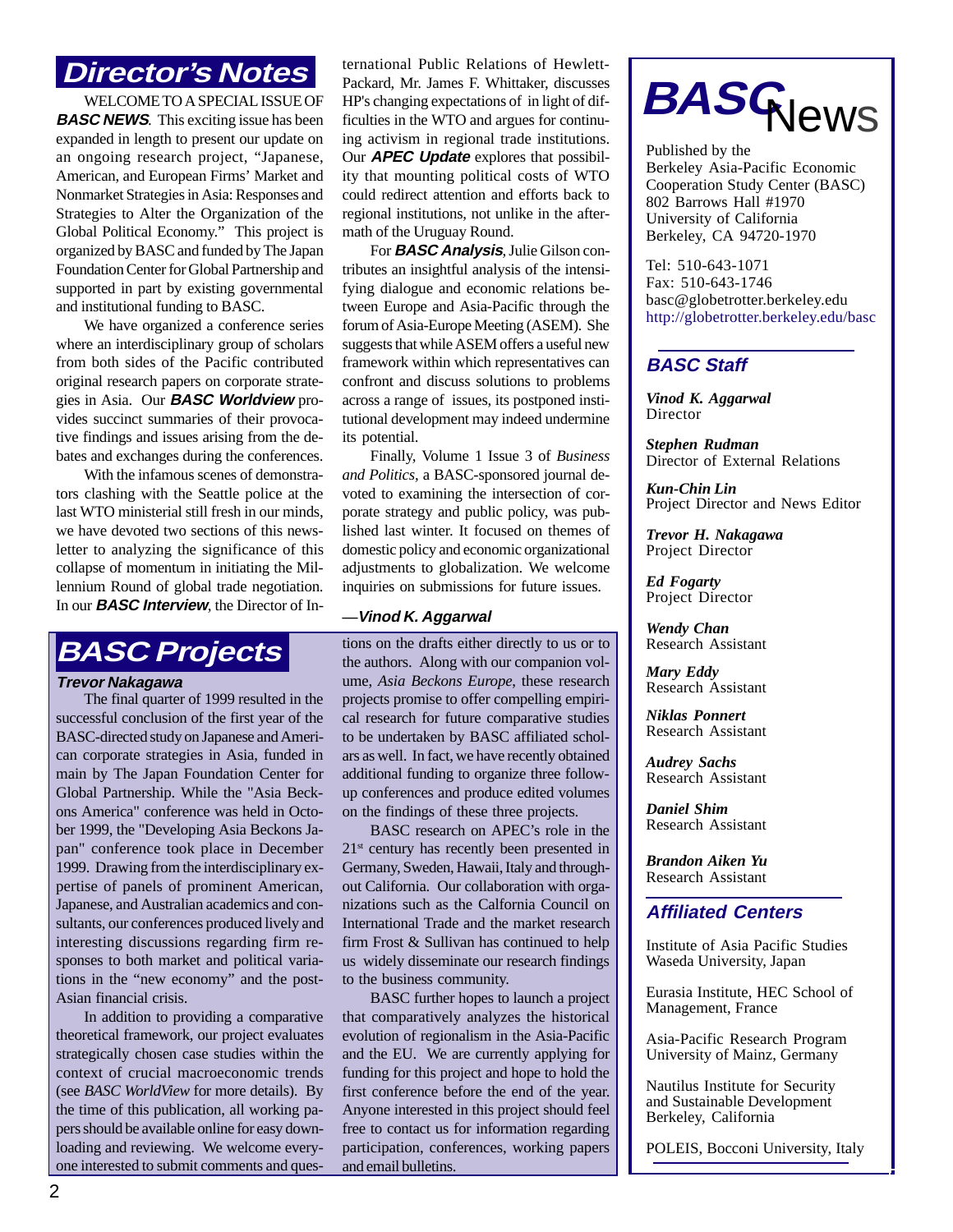### **BASC Analysis To be or not to be? Europe meets Asia through the ASEM Meeting**

#### **By Julie Gilson**

According to *The Economist*, 'Asia' met 'Europe' in Bangkok in March 1996. But who actually met whom, why and with what consequences? The cause for this laudatory appraisal was the inaugural summit of the Asia-Europe Meeting (ASEM), which brought together for two days representatives of the 15 member states of the European Union (EU) and the president of the European Commission on the 'European' side, and members of the Association of Southeast Asian Nations (ASEAN), South Korea, Japan and China to represent 'Asia'.

ASEM originated from a proposal by Singaporean Prime Minister Goh Chok Tong in 1994. Advocated in particular by Singapore and many of its ASEAN neighbours, early formulations within the ASEM were driven in the main by Southeast Asian nations. It was, nevertheless, clear from the start that Japan, China and South Korea would constitute an integral part of the Asian contingent, since their participation would distinguish the arrangement from those (especially the EU-ASEAN dialogue) already in place.

Different countries greeted the ASEM proposal with initial reluctance and even suspicion. Japan's own position demonstrated the impact of national foreign policy concerns upon ASEM's launch. Japanese wariness of the project during its early stages derived especially from concern as to possible American reactions to the new framework. But having secured the acquiescence of its Security Treaty partner, the Japanese government, too, began to use its presence in this new forum to propose new joint activities.

Despite individual reticence, there were several reasons for this new channel of mutual interest. First, this forum offered ASEAN the opportunity to play a central role in a new international framework: Thailand hosted the first summit and accommodates the ASEM environment agency; Singapore houses Asia-Europe Foundation (ASEF); and Malaysia was the recipient of the first major regional project. Second, ASEM enables Asian members to cooperate alongside China, whose participation is seen to be crucial for regional and inter-regional economic relations and security. Third, also in terms of security, ASEM offers an additional channel for the discussion of problems on the Korean peninsula, and can thereby contribute to their financial and political resolution. Fourth, ASEM provides the EU an opportunity to articulate in concrete terms its 1994 Statement "Towards a New Asia Strategy," which emphasized that the member states 'assign considerable weight to undertaking collective steps' vis-à-vis third countries in fields other than trade. Fifth, the growing presence of APEC, the proliferation of other forums, and numerous references to the 'threepillared' economic international structure of the post-cold war era, were also instrumental in precipitating closer Asia-Europe bonds. Finally, ASEM facilitates a shared interest by Europeans and Asians in retaining a predicable and stable U.S. presence in the Asian region.

The summit aimed to facilitate dialogue between the leaders of the participating countries and, however heavily the Bangkok meeting was criticized for being somewhat superficial, it did at least gather these leaders around one table for the first time. Perhaps unsurprisingly, participants at Bangkok were keen to emphasize that two of the most important regions of the world, Europe and Asia, are going to work together, determined to strengthen their co-operation and create confidence and reciprocal understanding.

While the main issues centered on trade, participants also recognized the need to cooperate over security issues, as well as science and technology, environmental protection, anti-terrorist measures and the combating of the illegal trafficking of drugs. The first summit launched a host of smaller engagements under the 'ASEM' umbrella to consider these various subjects. In between biannual summits, other 'ASEM' meetings were to include: the ASEM Foreign Ministers' meeting, which first met in Singapore in February 1997 and which deals with political and security dialogue; and the annual ASEM Business Forum, which deals with private sector cooperation in areas as specific as infrastructure, capital goods, consumer goods, financial services, and small and medium-sized enterprises (SMEs). In addition, areas such as cultural affairs have been addressed within the ASEM framework and leaders at ASEM 1 agreed to set up the Asia-Europe Foundation in Singapore for academic and cultural links; while an Asia-Europe University Programme was to be established in Kuala Lumpur. Despite their different subject matters and participants, these disparate encounters became interconnected within the overall ASEM framework.

The second ASEM summit took place in London in April 1998, and was dominated by concerns over the ongoing Asian currency crisis. As a result, discussion at ASEM 2 became mired in the details of how to remedy the problems presented by these crisis. Hence, on this second occasion it was not the potential success so much as the potential failure of Asia which dominated leaders' concerns. Moreover, the crisis had demonstrated to the Asian contingent of ASEM that the EU was not evidently interested in Asian affairs. One Japanese Foreign Ministry official, in a tone representative of the general Asian reaction, complained that Europe had offered only a 'lame response' to the crisis. This criticism prompted European representatives to use the second ASEM summit to reiterate their financial and diplomatic commitment to Asia.

This assessment suggests that ASEM offers a useful new framework within which representatives from Asia and Europe are able to confront and discuss solutions to problems across a range of contemporary issues. However, the very nature of the meeting raises several issues which may indeed undermine its potential.

*Continued on page 5* First, ASEM is based upon the idea that Asia and Europe should meet to discuss regional preferences in a mutally interdependent way. This placement of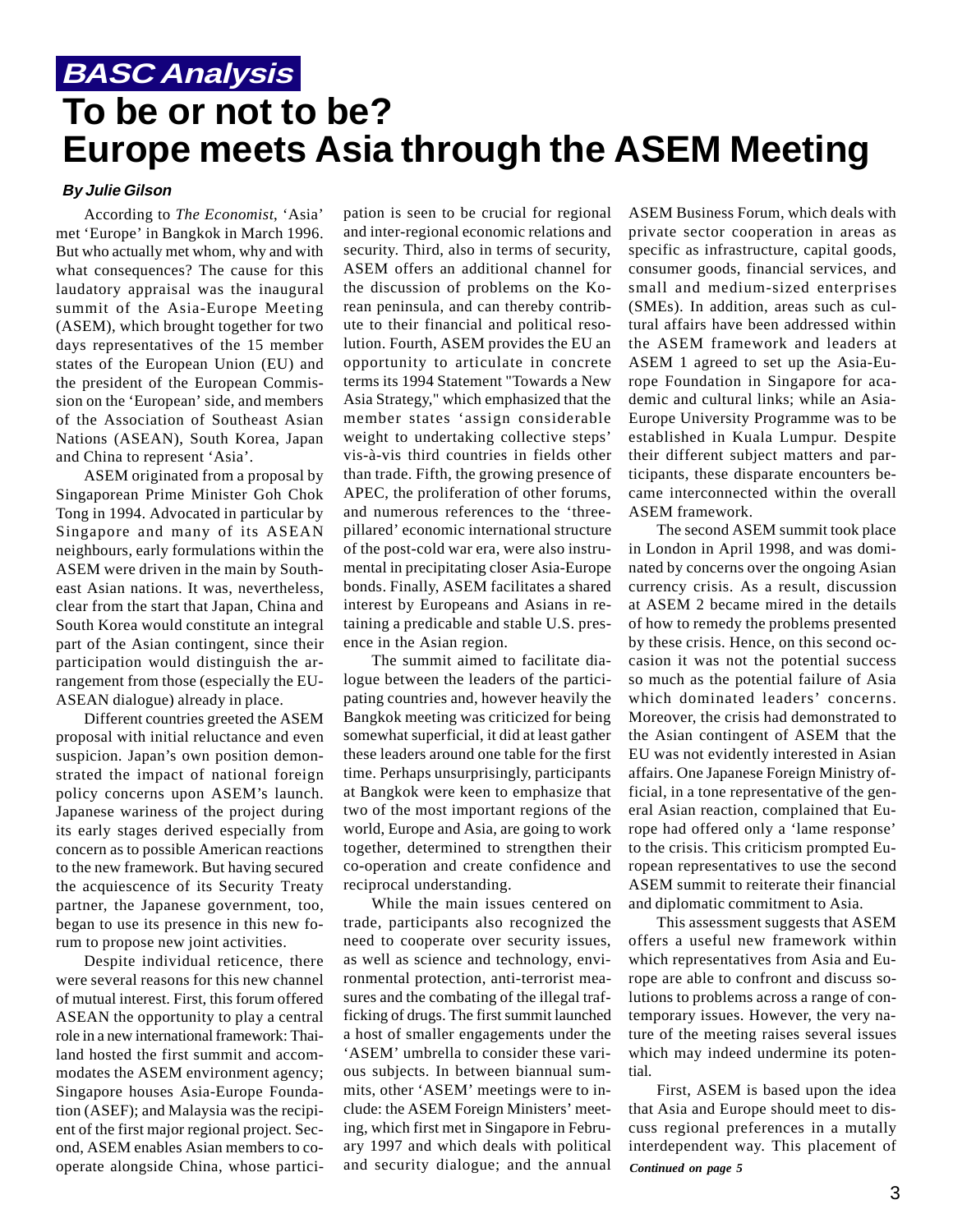### James Whittaker Interview

#### (continued from page 1)

sive agenda and a last-minute negotiating model that appears to need some changes. The "unfinished business agenda" talks have begun on services and agriculture, and we are hopeful that broader negotiations will be rekindled later this year or early next.

At stake in the pending agenda, which is of central concern to HP, is ensuring a duty-free cyberspace and enhanced services agreements to expand the benefits of e-commerce more quickly. We would also like to see a general agreement by the WTO to adopt a posture of transparency and forbearance with respect to domestic regulations that might restrict the growth of e-commerce. Finally, we would like to see conclusion of talks to expand the Information Technology Agreement

ticipants. For HP, this means more opportunities to provide productivity-enhancing products and services.

But the ITA has been more important than simply the reductions in tariffs. It has provided a platform for many countries to exchange views regarding the benefits of increased trade in IT products. The ITA created a forum where issues of customs classification could be aired and in some cases resolved. For example, how should a country classify a new multifunctional product containing 5-6 functions? Is it a telecomm equipment, a computer, a fax, a scanner? Outcomes on these questions can have significant duty and cost impacts. The ITA also provided for its signatory countries to address "non-tariff measures" that might arise in the context of IT products

**"[T]he ITA has been more important than simply the reductions in tariffs. It has provided a platform for countries to exhange views regarding the benefits of increased trade in IT products."** — J.Whittaker

(ITA) to cover additional IT products, and substantial progress toward a WTO-wide agreement to eliminate unnecessary and duplicative product testing and certification requirements for IT products such as PCs and printers.

*BASC:* How has the ITA affected HP? What does HP expect to get out of the further expansion of ITA liberalization? *Whittaker:* The ITA will have eliminated all import duties on IT products for about 96% of world trade in IT products. Although not as comprehensive as we would have liked, the ITA represents significant progress to ensure that liberalization continues apace. In its bilateral deal with the United States to join the WTO, China agreed to adopt the ITA and eliminate its own high (9-15% in most cases) duties on IT products by 2005. The ITA has meant reduction of import costs of hundreds of millions of dollars per year, enabling lower costs to our customers, whether they be individuals or small businesses. One of the reasons that nearly 50 countries stepped up to this 1997 accord was that they all recognized that lowering the costs and speeding introduction of new products and technologies help economies become more competitive in a positive sum way for all partrade. Some of those "NTMs" we are encouraging to be addressed are product safety and EMI emission certification requirements, which today must be repeated many times over, country by country, even though all these countries have the same standards. Such a situation slows the introduction of new technologies in many countries and raises the cost of those products to customers in those countries. All of this with really no value added by these duplicate test/ certification processes. We are hopeful that the ITA signatory countries will recognize this and act to eliminate such barriers.

*BASC:* APEC has recently been utilized as an effective forum to promote multilateral cooperation. In particular, it helps to establish open dialogues about issues involving international trade and investment. For example, the ABAC (APEC Business Advisory Committee) has agreed to push recommendations in the WTO to prevent the imposition of new customs duties on electronic transactions over the Internet. Do you think that the role of regional organizations such as APEC should be expanded?

*Whittaker:* I think that the roles of regional organizations or processes, such

as APEC, ASEAN and the FTAA should be expanded in the context of the broader goal of integrated trading regimes. In line with the APEC mandate of facilitating multilateral cooperation, regional free trade agreements should follow this successful model. APEC played a catalyst role in kick-starting final negotiations of the ITA, and advancing the Accelerated Trade Liberalization tariff-cutting measures that were on the WTO table at Seattle. It has also helped advance other trade facilitation agreements and discussion/cooperation on such issues as ecommerce policies. While some people prefer the traditional give-and-take of binding negotiation, the APEC "voluntary" approach and processes have made significant contributions toward enhanced international trade. Not only has APEC helped us reach a consensus agenda at an earlier stage, it facilitates the relationship building network that is crucial among all parties involved in creating a cooperative international regime. *BASC:* Does HP favor Chinese accession into the WTO? What has been HP's experience in China?

*Whittaker:* HP's experience in China has been a good one. We were the first high tech joint venture approved by China in 1985, and our businesses have grown to over \$1 billion in sales in that short period. We have three manufacturing operations, numerous sales offices and nearly 2,000 employees doing business in the "HP Way." HP fully supports China's entry into the WTO, and will be active in Washington D.C. in lobbying the Congress to provide China with "Permanent Normal Trade Relations" (PNTR) status as stipulated by the WTO rules. For HP and the high technology industry more generally, China's WTO accession agreement is a very good one, containing full commitments in many areas for China to open its domestic markets to foreign competition. Having China in the WTO system and American firms fully engaged in the Chinese market is much better than denying China PNTR and American firms the benefit of WTO rules, since China would be permitted to discriminate against American products and services. Denying China PNTR status, and thereby isolating the U.S. from China and other countries would also not advance other American interests in China, such as human rights and religious freedom.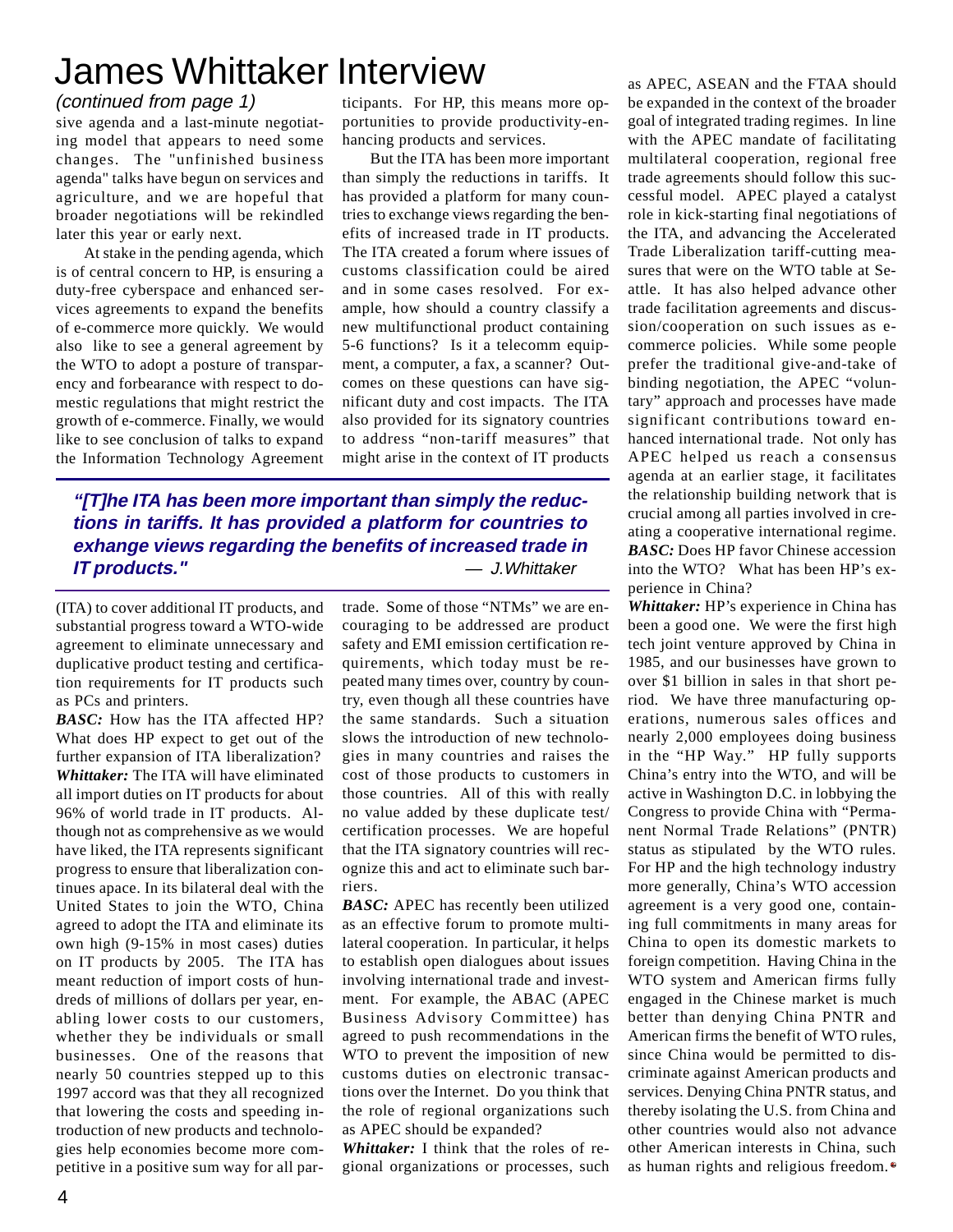### **APEC Update**

### WTO Political Debacle Creates Opportunities for APEC?

#### **By Brandon Aiken Yu**

Last November's failure of the WTO Summit in Seattle served as a reminder of the continuing discord among its 135 members. Undoubtedly, Seattle was an embarrassing setback for the WTO, as hopes for setting up a new round of comprehensive negotiations for trade liberalization were dashed. But it was arguably the mass demonstrations outside that posed an more serious challenge.

The spectacle of over 50,000 activists protesting in front of the Washington State Convention and Trade Center underscored the increasingly prohibitive political cost of the WTO's highly publicized ministerial meetings. The coalition of domestic environmental, labor, and various anti-globalization groups – veterans of earlier mobilization campaigns to oppose multilateral investment agreements and other trade issues, exploited this high-profile opportunity to reverse the business and political momentum for further liberalization.

In contrast, APEC's eleventh annual Ministerial Meeting in Auckland, New Zealand convened peacefully on Septem-

#### To be or not to be, (continued from page 3)

one clear region against an equal partner raises a number of issues. In particular, it suggests that the nature of each region is non-problematic when, in fact, it is clear that the institutional structure of the EU is quite distinct from the loose coalition of interests within Asia. This positioning is also exclusionary, in that benefits accruing to member states will not be shared with countries such as India, Pakistan, Turkey and Russia. The number of requests for new membership testifies to this concern. In addition, problems within Asia – such as Indonesia's difficulties regarding East Timor, Malaysia's unilateral capital controls and Japan's internal chaos, compelled Asian leaders to prioritize domestic and regional concerns.

Second, subsequent to ASEM 2 the EU has became increasingly inward-looking following the poor performance of the

ber  $10<sup>th</sup> - 12<sup>th</sup>$ . The more limited issue scope of APEC reduces sources of conflict, while its informal and consensus-building atmosphere promote a stable environment to pursue trade liberalization negotiations. In the absence of civil society intervention, APEC members discussed the critical importance of unfettered E-commerce, agreed on plans to push for the reduction of agricultural export subsidies, and voiced a commitment to support a new round of multilateral trade negotiations. The overriding theme was appropriately: globalization in the 21st century.

How does the pre-millennial breakdown of the WTO talks affect APEC's role in liberalizing trade? One might predict that difficulties in the multilateral arena will stimulate activities in the regional or bilateral arena. Recently, Singapore's Prime Minister Goh Chok Tong proposed a bilateral free trade agreement with Japan. Japan remains wary, viewing bilateral arrangements at best as supplementary to a multilateral trading system based on APEC rules. Whether this sentiment continues in the face of future

newly launched European currency (the euro) in January 1999, defense issues regarding Kosovo and continuing interests in questions of EU enlargement and institutional developments. This, as shown by Asian reactions at ASEM 2, did nothing to convince the Asian contingent of its espoused commitment to their region.

Third, the report of the so-called 'Vision Group' of wisemen set up after ASEM 2 demonstrates how much more ASEM could actually do. They have noted that obstacles to further inter-regional cooperation include a lack of attention to human rights and different opinions regarding the opening of markets. Proposing the goal of a free market by 2025, they also stress the need to focus more assertively on social betterment, the role of non-governmental organizations, transport and communications, the role of women and the redressing of social imbalances.

Finally, as the Vision Group also

WTO inefficacy remains to be seen. Contingent upon the future of the WTO, APEC may emerge as a potent and necessary alternative forum for open-style regional trade negotiations. Conversely, the function of APEC in U.S.-China relations may diminish dramatically if China is admitted into the WTO.

Perhaps the most controversial proposition for a 21<sup>st</sup> century APEC is a more concerted move toward focusing on regional political and security issues. The violence and resolution of East Timor was a hot topic during the Auckland Summit. As the trends of globalization continue, international politics and trade will become more inextricably entwined. If member countries are earnest in their vision of APEC as a pivotal regional institution, then the inclusion of political and security issues may be warranted, despite the original intention of its members to focus only on economic issues.

Officially, APEC has actively resisted all suggestions of such a radical refocusing, yet one would be hard pressed to envision newly appointed Executive Director of the APEC Secretariat for 2000, Ambassador Serbini Ali of Brunei Darussalam, serving his term free from regional political turmoil. Brunei Darussalam will host the APEC Economic Leaders' Meeting in the city of Bandar Seri Begawan on November 15-16. The first meeting of Senior Officials and main committees will be held on February 12-20.

noted, a lack of institutional coherence could also dilute ASEM's efficacy and potential. For example, at the present, resistance to a 'lean' secretariat prevents the efficient collation of materials relating to and information concerning ASEM-related activities. While the goals of ASEM are on the surface commendable and practical, these ongoing problems are likely to undermine attempts to obtain effective results from the third ASEM meeting in Seoul in October 2000. Asia may have met Europe through ASEM, but it remains to be seen if they can become more than brief acquaintances.

at the University of Birmingham, UK. She is also Deputy Director of the Asia Center at the same university. She recently authored "Japan's Role in the Asia-Europe Meeting," in *Asia Survey*, Sept.-Oct. 1999 and is finishing up a book on EU-Asia relations. *Julie Gilson* is Lecturer in Japanese Studies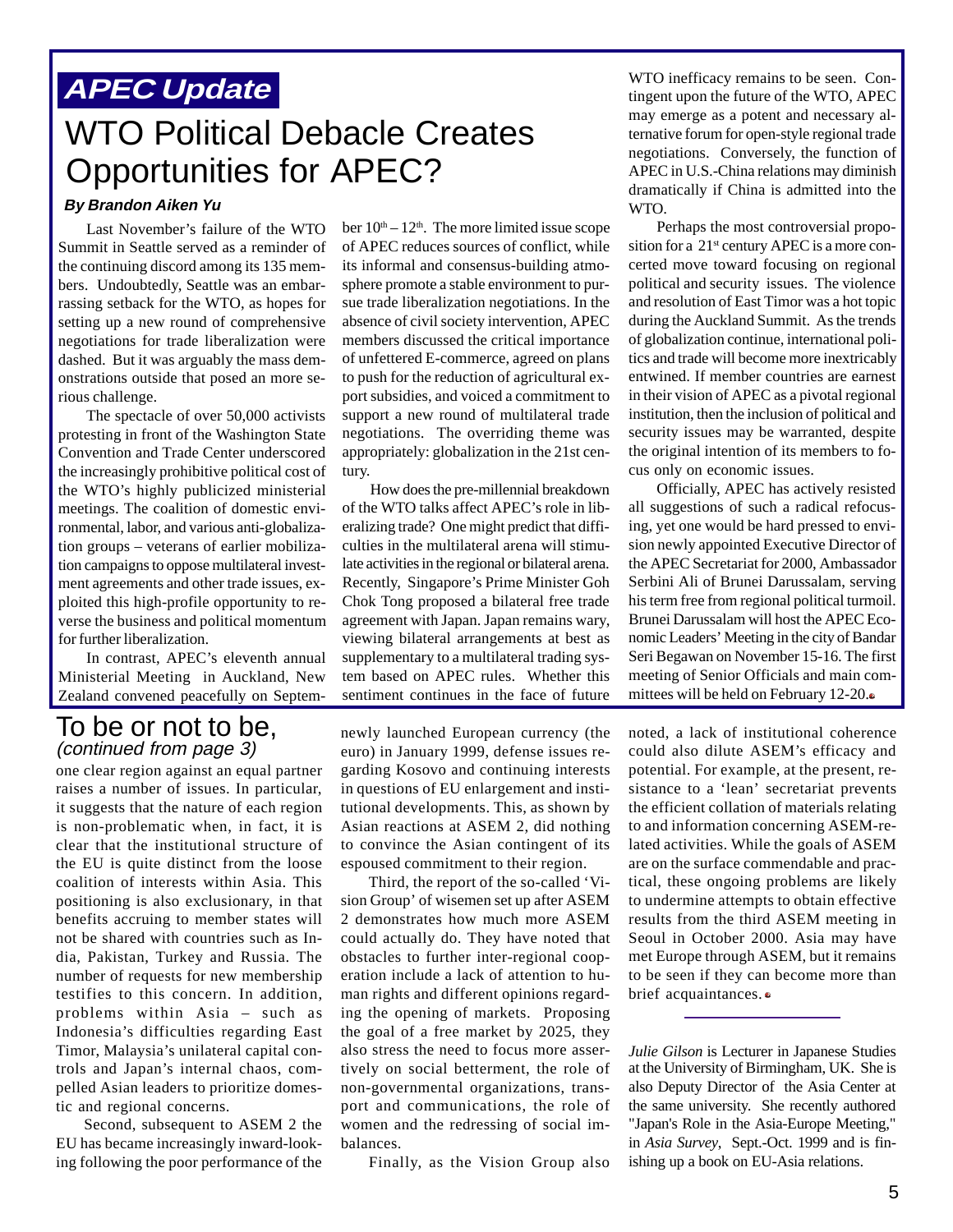### **BASC Worldview**

## Research Project Update: "Asia Beckons the World" European, American, and Japanese Firms' Market and Nonmarket Strategies in Asia

#### **Summaries prepared and compiled by Trevor Nakagawa with BASC Staff assistance Overview**

The objective of this ambitious two-year, three-volume project was to provide an analytical framework for understanding corporate strategies in the changing global marketplace. In particular, our unique contribution to the literature is in focusing on the reality that firms' must develop an integrated strategy in dealing with the dual challenges of the market and nonmarket environments. Our original research focus was to examine why European firms lagged behind their American and Japanese counterparts in taking advantage of dynamic East Asian growth. With the outbreak of the Asian currency crises, our agenda expanded to examine how strategies changed over time. Because of the interest our project generated, we were able to expand the successful Asia Beckons Europe volume through a comparative focus on American and Japanese corporate strategies. Accordingly, we have recently launched two additional research conferences that examine Japanese and American firms' market and nonmarket strategies in Asia. We felt that this would not only fill the void of the paucity of data on nonmarket strategies, but contribute to a new dialogue on the importance of integrated strategies.

To this end, BASC Director Vinod Aggarwal formulated a novel theoretical approach that synthesizes the insights of scholars such as David Barron, Richard D'Aveni, Oliver Williamson and Michael Porter. This theoretical framework was designed to help all participating scholars better analyze corporate responses to changing threats and opportunities from both the marketplace and the regulatory regime. By utilizing a common analytic framework, we are able to produce a replicable and falsifiable three volume set of strategically important sectors across several national actors. Our research conferences are designed to engage academic, corporate and policy communities alike in an interdisciplinary exchange based on theoretically-informed sectoral case studies.

We are happy to report the past three research conferences that were recently held at UC Berkeley's Institute of International Studies exceeded our expectations. We thank the **Center for German and European Studies**, the **United States Information Agency** and especially, the **The Japan Foundation Center for Global Partnership** for funding these three research projects.

#### **Asia Beckons Europe**

The launch of this project on October 3, 1997 generated a critical discussion which resulted in a more focused research agenda for the papers. By the time of the second conference on March 5, 1999, we had polished papers that resulted in the Asia Beckons Europe volume. The following is a synopsis of the overall theoretical framework and summaries of each chapter in the book.

Despite the recent currency crises, most of the Asia-Pacific economies are still among the most attractive markets in the world. Although Japanese and American firms' have invested heavily in the past decade to take advantage of these rapidly growing markets, their

European counterparts have not fared as well. With post-Asian recovery, phenomenal Chinese growth rates and widespread economic liberalization, will European firms be able to take advantage of future potential prosperity? In order to shed light on this broad theme, this research project focused on understanding the strategies employed by European firms by answering two questions that the literature has generally overlooked: Do firms' market and nonmarket strategies vary more by industrial sector or by national origin? And how do different governments react to the push and pull from firms of different national stripes?

#### *An Integrated Approach to Corporate Strategic Analysis*

In order to address these questions, Principal Investigator Vinod Aggarwal chose Asia as the focus for four reasons. First, East Asian countries have experienced both extremely high growth rates and severe recession, providing an excellent laboratory for analyzing shifting strategies. Second, many Asian firms are now major global competitors. Third, many Asian firms have close ties to governments. Fourth, the Asia-Pacific has long been the object of a great deal of literature that examines the effects of industrial policy on economic growth, contrary to the conventional neoclassical wisdom. In short, Aggarwal argues that Asia is the ideal place to examine the corporate strategies of advanced industrialized countries from a comparative perspective, particularly since a great deal is already known about the nonmarket factors at work in these economies.

To facilitate comparative analysis and clear presentation, Aggarwal asked the collaborators to focus on three core analytic elements. First, the "positional analysis" examines how market forces, firm competencies and the nonmarket environment influence the choice of trade, investment, or some mix at the national, regional or global level. Second, the "strategic analysis" consists of transaction cost analysis of organizational forms combined with a distributive political analysis of nonmarket issues. Third, the 'tactical analysis" considers the market, organizational, and nonmarket tactics that firms must pursue to succeed with their chosen strategy. Each participating scholar applied this framework to their sectoral case studies.

#### *European FDI in Asia*

Shujiro Urata (Waseda University) provided recent aggregate statistics on aggregate trade, FDI and other strategic alliances in Asia. His paper illustrates the relatively small share of European investment in all categories in Asia relative to the U.S. and Japan. For example, while the total stock of East Asian FDI expanded 13 times during 1980 to 1994, the amount of European FDI increased only sixfold. Urata's findings show that over 60% of European FDI goes to the ASEAN-4, with over half of that total ending up in Indonesia. He also identifies the six major regional impediments as: Asian regulatory regimes, structural characteristics of the economy, transac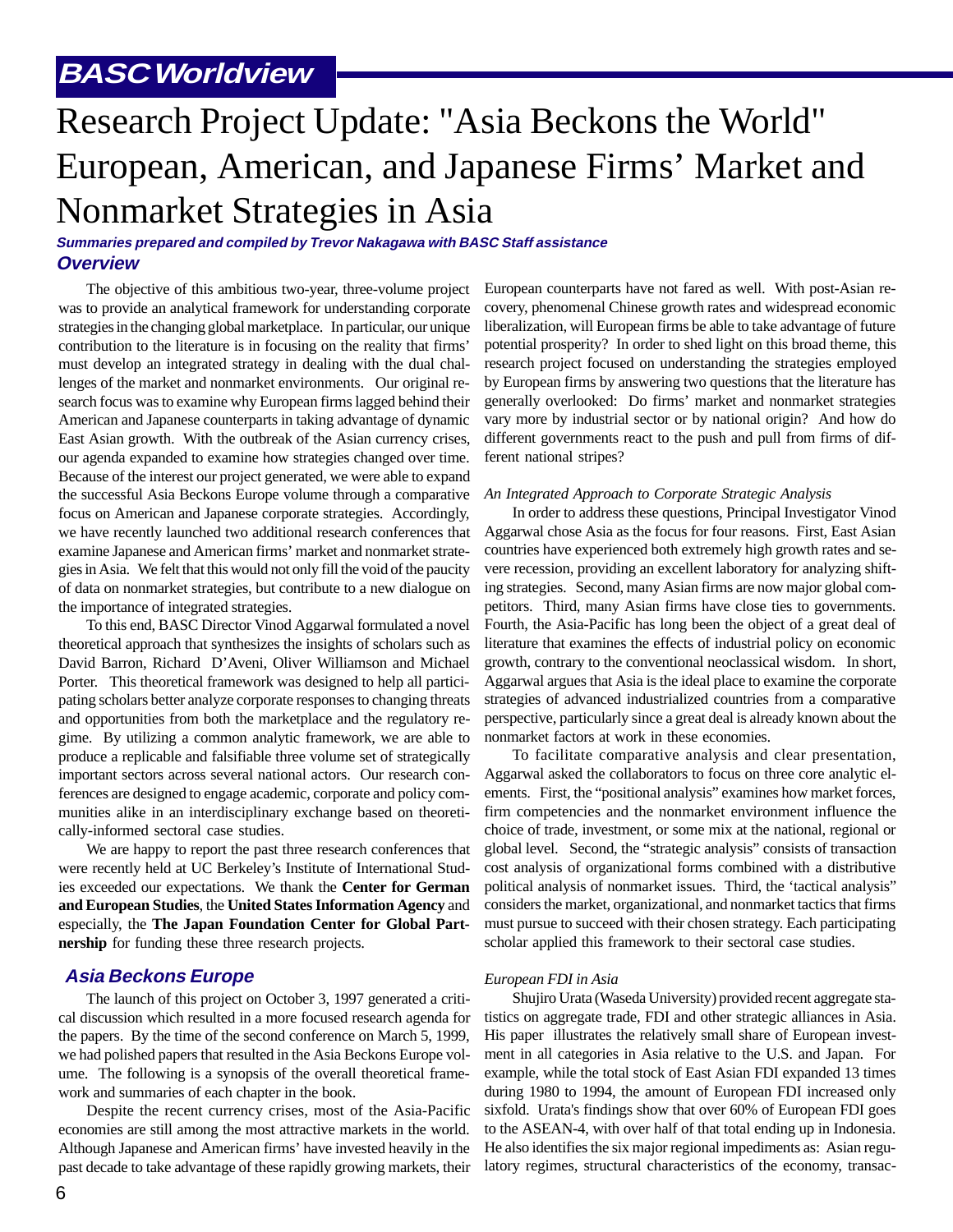tion costs, government support, investment strategies, and preoccupation with regional integration--an issue examined in more detail by John Ravenhill's paper.

#### *Nonmarket Strategies in Asia: The Regional Level*

John Ravenhill's (Australia National University) paper provides an overview of the nonmarket environment in Asia. In particular, his chapter provides a brief summary of the recent history and of the institutions of the three major regional groupings in which a number of East Asian countries participate: the Association of East Asian Nations, the Asia-Pacific Economic Cooperation grouping, and the Asia-Europe meeting. He emphasizes the relative newness and weak institutional nature of East Asian regional institutions given their external orientation and their corresponding support for the multilateral regime. On the other hand, Ravenhill also demonstrates how ASEAN, APEC or ASEM have helped to promote EU FDI, trade and other forms of investment in Asia. In stressing the relevance of such programs as ASEM's Investment Promotion Action Plan and a Trade Facilitation Action Plan, Ravenhill argues that these forums provide useful exchange of information, the enhancement of transparency, voluntary compliance with contract provisions, monitoring of government behavior and vehicles for putting pressure on recalcitrants. In emphasizing the long term nature of effective participant behavior, Ravenhill's analysis dovetails nicely with Urata's conclusion that those firms that establish an early and persistent presence in Asian countries enjoy a considerable advantage over their competitors.

#### *Nonmarket Strategies at the EU Level*

As a complement to Ravenhill's emphasis on the external nonmarket environment, Cedric Dupont (Geneva Graduate Institute of International Studies) focused on the internal domestic lobbying environment within the EU that helps to provide incentives for EU firms to take advantage of East Asian dynamism. Since both the scope and depth of the EU legal framework has greatly increased since 1991, Dupont argues that firms lobby on the EU level with poor efficiency. Because business access to European channels has been ambiguous and complex, there are no straightforward guides in the literature to understanding how to lobby effectively in the EU context. To remedy these weaknesses in the literature, Dupont devises a decision map for firms engaged in lobbying activities at the EU level. The decision map assigns a choice of target, route to the target and organizational form to 24 different situations. After presenting his framework, Dupont then focuses on EU firms' experiences in the sectors that the case studies in this volume emphasize, namely automobiles, information technology, finance (insurance), and aerospace industries. In general, he finds that the Directorate General for External Economic Relations and the Commisioner for External Relations have taken a more proactive stance in tune with the needs of European exporters in an increasingly interdependent global economy. In addition to tax breaks and subsidies, R&D capital is more readily available. Dupont findings suggest that large firms are better off pursuing participation in industry umbrella associations and directly through the Council while small firms should seek out indirect routes to the Council through federated Europlatforms.

#### *Automobile*

The remaining chapters focused on particular sectors. The automobile industry has relatively fewer players and products in Asia.

In particular, only a few European producers have been able to make inroads into Asian markets. As a result, the paper by Beverly Crawford (Center for German and European Studies, UC Berkeley) and Nick Biziouras (UC Berkeley) focused on the experience of two European firms in a single potent market, China. Although the industry has been marked by the strong arm of the government, which injected \$12 billion into production in the past decade, China is expected to become the fastest growing market in consumer demand and production capabilities. To isolate factors that determine success or failure in China, the authors focus on the cases of Peugeot and VW. Both entered the market around the same time, worked closely with Chinese officials, committed to using China as the production base for the rapidly growing Southeast Asian market, and benefited from home country support as well as a history of close business-government collaboration. Their research argues that Peugeot's failure and eventual sale of production facilities can be attributed to inadequate customization of product for local needs and an inability to develop a strong distribution network. Peugeot also failed to cooperate with local authorities, a factor that VW had already demonstrated to be of crucial importance. By contrast, VW was successful because of their strong distribution network, which increased their brand loyalty and awareness, assisted by the fact that they were the first major foreign auto firm to establish operations in China. Unlike Peugeot, VW made extensive use of local management talent and local components suppliers, benefiting greatly from 50% local control, joint venture requirements.

#### *Software*

Unlike autos, the software market has an unstable mix of players and products. BASC Project Director Trevor Nakagawa finds that not only have European firms been slow to enter Asian software markets, they have been steadily losing market shares to U.S. firms in their own domestic markets. Reflecting on European "disintegration," Nakagawa observes how latecomer European software firm disadvantages include fragmentation and specialization along national, environmental, and functional divisions. As a result, it is no surprise to find that numerous, small customized solution providers for specific industries were hardly effective export products to Asia. However, recognizing the strategic importance of this industry, various ambitious European wide commitments to support software through active government promotion policies have been undertaken. Although the contribution of these EU efforts is difficult to gauge, it is clear that the few European software firms that are global players have focused on leveraging their existing customer base through the creation of globally packaged solutions. This was precisely the path that the leading European software company (SAP) took to dominate a growing software niche. Most European software firms exited the market through a renewed focus on services, a booming industry that has exceeded growth levels of even packaged products. The few that have survived did so by making heavy R&D commitments in specialized niche markets combined with developing extensive sales and marketing networks. Thus, SAP became the world leader in ERP software, Micro Focus became a global provider of COBOL development tools, and Synon pioneered the development of CASE tools.

#### *Air Transport*

*Continued on page 8* The paper by Wayne Sandholtz (UC Irvine) and William Love (UC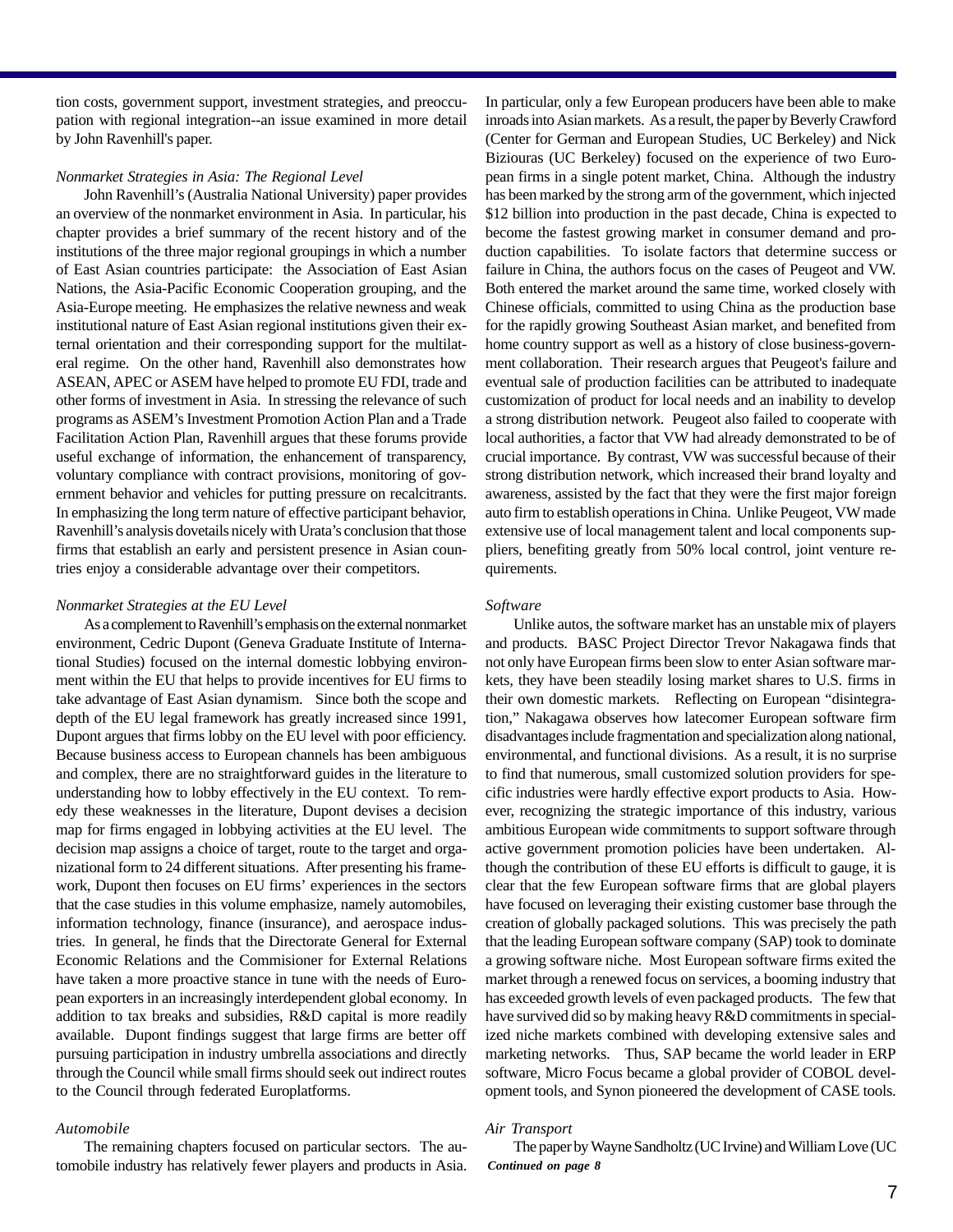Irvine) examined the experience of the only commercial aircraft producer in Europe—Airbus—in Asia. As the fastest growing market in the world and facing no domestic competitors, Asian markets definitely beckon Airbus. Unlike pressures to "buy American" or "buy Europe" in their respective mature markets, Asian markets offer a neutral competitive arena. According to them, Airbus was successful for five factors. First, Airbus took measures to please the local Asian airlines, such as lending aircrafts and pilots. Second, it identified a market opening for higher-capacity, wide-body airplanes with two engines, which take advantage of the limited supply of landing spots at airports in most Asian countries. Third, Airbus relied on "launch aid" from national governments to end the long dispute over subsidies, and led to a bilateral agreement on a rule that limited government subsidies to 30% of the costs of development. Fourth, it had extensive consultations with local subcontractors for parts suppliers and Asian airline service providers to signal its long-term commitment to the host economies. Finally, Airbus committed to offer a full line of commercial offerings to serve both the short and long hauls as well as the low and high capacity markets. In short, the authors demonstrate how an integrated, long-term strategy accounting for all three strategic levels enabled David to take on Goliath.

#### *Finance*

The final paper by Klaus Wallner (Stockholm School of Economics) examined European insurance carriers in Asia. The primary target for foreign firms in Asia is the compatriot firms with business interests in the foreign country. In general, there is no significant local customer base and the participation of transnational companies in direct local intermediation is rare. While foreign banks in Asia are mainly engaged in inter-bank loans and financing of international trade, insurance companies serve the foreign investors from their home country. Wallner decided to focus on one sectoral study in one country—the Japanese casualty insurance market—since the general patterns in Asia fit the specifics of this case. Not only is this market characterized by foreign insurance companies serving foreign entities, it also illustrates the coexistence of low formal entry restrictions and high informal barriers. Wallner finds that European insurance companies successfully entered the market when they were able to offer a high degree of flexibility in pricing and product choice. Competing on the basis of innovative product design alone is not sufficient in strongly regulated markets. As a result, rather than lobby forthright for market opening measures from their home country, firms found it effective to first establish market share in a new product niche that was established after their old one was overrun by local competitors. After a certain threshold of market strength was gained, competition could be phased-in later. Ultimately, Wallner argues that skill in navigating informal barriers is the single most important skill to penetrating the Japanese market.

#### **Asia Beckons America**

The second phase of BASC's comprehensive three-volume examination of corporate strategies was launched at a research conference on October 1, 1999. Entitled "Asia Beckons America," this conference was the first of two research conferences to focus on American firm experiences in developing Asia. The second is scheduled to be held at Berkeley in September 2000.

Utilizing the same integrated strategy framework from our Asia Beckons Europe volume, we analyzed American corporate strategies in a number of sectors from several countries in developing Asia. With continuing economic growth in the United States, American firms to have found Asia to be a natural focus of their expansionary strategies. But how has the Asian crises affected both the short- and longterm time horizons for American firms in the region? Because the currency crises became such a major concern prior to the conference, the authors were specifically asked to address this contemporary factor within the overall context of the theoretical focus. We would like to thank the Japan Foundation Center for Global Partnership for making this research project possible.

#### *U.S. FDI in Asia*

Shujiro Urata (Waseda University) provided an overview of U.S. foreign direct investment and trade in Asia. At the outset, he noted that despite both the onset of and recovery from the Asian crises, U.S. FDI in Asia remained relatively stable through mid-1999. In fact, keeping pace with aggregate totals, the position of U.S. FDI abroad on a historical-cost basis has continued to increase despite drops in capital outflows and incomes. Although dwarfed by Europe's 48-50% share of total U.S. outflows of FDI, Asia retained a steady 12-13% throughout the 1990s. While Japan (approx. 4-5%) remains U.S. investors' favorite destination in Asia , Hong Kong and Singapore have grown steadily to almost half of the Japanese total. The fastest growing area for U.S. FDI is China, but it still remains only 0.6% of the total amount in 1998. On a sectoral basis, the Singaporean electronics sector enjoys a disproportionately large U.S. presence at 13.36% (1998) of the total foreign U.S. electronics position, while Japan has a similar 11.58% (1998) in industrial machinery and equipment. Overall, a strong U.S. aggregate position in Asia can be found in manufacturing, finance, petroleum, wholesale trade and electronics (in descending order). These are the sectors that make up the case studies of this volume.

#### *Accounting*

The first case study we looked at is an area of U.S. global dominance—finance. In particular, Fukunari Kimura (Keio University) focused on the so-called "Accounting Big Bang" in Japan being driven by the global impact of the American model of accounting. In step with the globalization of economic activities, there are strong pressures (particularly from the leading-edge U.S. accounting firms) for the international convergence of accounting practices. Because of the historically large presence of cross-national activities between U.S. and Japanese multinationals—and the high degree of advanced institutionalization required to implement such accounting solutions—Kimura chose to analyze U.S. accounting firms' strategies in Japan. He began his analysis with a review of the stringent Japanese CPA law, which makes it prohibitively difficult for foreign firms to legally conduct auditing activities in Japan. However, as U.S. accounting firms came to establish their dominant positions throughout the world, strategic alliances with Japanese firms became the primary strategy to greatly expand their operations. Although this helped domestic Japanese firms obtain credibility, the recent financial crisis revealed the existence of massive nonperforming loans and a lenient financial management system. With Japanese firms still struggling with sluggish domestic economic growth, the U.S. accounting system began to have success in its push for significant policy reform. In particular, major changes in accounting practices, the introduction of consolidated financial statements and relaxation of law regarding the formation of pure stock-holding companies are making Japan a much more market-friendly environment for U.S. firms. Although there are no reports yet of massive direct penetration of U.S. accounting firms into Japan, Kimura's chapter emphasized individual firm anecdotal activity that illustrates how both the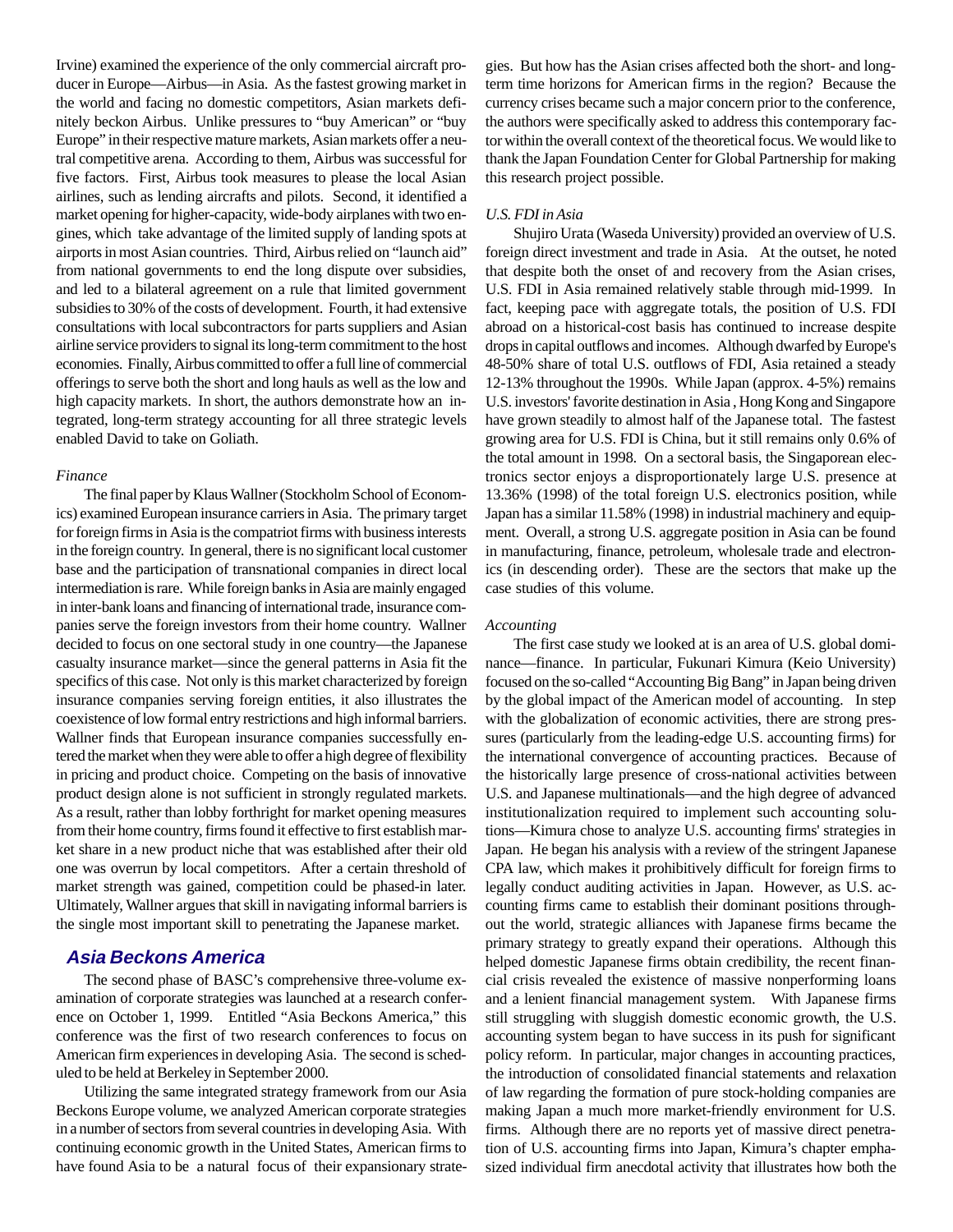market and nonmarket environment have become increasingly favorable to U.S. accounting firms.

#### *Telecommunications*

In contrast to Kimura's sectoral focus, Takahiro Yamada (Tokyo Institute of Technology) analyzed the experiences of the largest American telecommunications carrier, AT&T, in Japan. Though telecoms are booming throughout Asia, a Japan focus makes sense for two reasons. First, with the largest economy and the most advanced infrastructure in the region, Japan's telecommunications structure dwarfs any other in Asia. Second, all major U.S. MNCs are based in Japan.

As the first major U.S. player in Japan, AT&T is the ideal case study. AT&T pioneered U.S. telecoms firms' marketing strategies in Japan, offering numerous options in efficiency and price and utilizing cheaper capital (leased lines) to outperform the competition on quality and price. AT&T also used technological "leapfrogging" to prevent other firms from catching up, employing a unified network instead of an alliance with other dominant foreign firms to avoid "patch-work" services and packet losses while still providing highquality, low-cost technical service to multinational corporations.

Meanwhile, the WTO agreement put pressure on the Japanese government to produce significant institutional changes at the national level. While dominant Japanese telecommunication firms such as NTT or KDD were providing excellent local service, their long distance and Internet capabilities were surpassed by foreign firms. To alleviate the problem, the government relaxed many of its previous restrictions regarding global telecommunications competition, intending to stimulate competition in the Japanese market. Foreign firms such as AT&T benefited from the change and undermined the dominance of local firms by providing superior customer service.

Yamada's analysis suggests that telecoms firms need to focus not on single geographical levels but rather strategic thrusts in several domains. To be specific, efforts in both market and non-market sectors and coordination between global and local strategies are imperative. Furthermore, the reason why foreign firms such as AT&T are superceding local Japanese firms is not because of their ability to predict future trends, but their drive to tap into the market before anybody else. The right combination of price and quality is needed, and AT&T met market demand with quick innovation and superior infrastructure.

The next two papers take a much more macro-oriented, sectoral approach to their respective examinations of the electronics and internet industries. Unlike the telecommunications market, where there are few global players, the electronics and burgeoning internet markets are characterized by a multiplicity of players at various levels. Accordingly, their broad sectoral focus provides interesting research results.

#### *Internet Development in Asia*

Michael Gerlach (Haas Business School) focused on the development of the internet in the Asian region. With most Asian governments considering internet growth a top policy priority, nonmarket factors are particularly important for firms' strategies. In particular, information privacy and access, security, taxation, intellectual property and pornography are fundamentally important to the development of the industry. The key question for American internet companies in the region is balancing nonmarket and market risks against the probability of future revenue streams, being careful to build upon already existing capabilities and local talent.

With infrastructure in huge markets such as China continue to be fragmented and underdeveloped, Japan remains the regional hub and thus the focus of Gerlach's analysis.try in Asia. His main findings are: (1) ISPs are likely to be domestically owned due to their close links to the telecoms industry and tight government control; (2) software is dominated by foreign—especially American—producers; and (3) the "contents"-oriented part of internet business provides a mixed picture, with U.S. english-language and technical capabilities balanced by local advantages of Japanese firms. Gerlach's preliminary conclusions reinforce the idea that the market environment of internet business is shaped by features of the nonmarket environment and by other industries that feed into internet business.

#### *Electronics*

The second broad sectoral study focuses on the experiences of U.S. electronics firms in Asia. John Ravenhill's (ANU) study illustrates how firms in this sector were among the first to heed Asia's siren call. The initial attraction was the opportunity to enter local markets and the availability of cheap labor for export-oriented manufacturing. In the subsequent stage, the region's attraction grew apace with the burgeoning expertise of subsidiaries and sales opportunities. Ravenhill's account emphasizes how a virtuous cycle evolved through which the production networks of U.S. firms contributed to the development of local capabilities while exploitation of these capabilities in turn reduced production costs and added to the profitability of U.S. firms.

However, because of the national security concerns of this diverse industrial sector—especially with regard to processing and telecommunications technologies—government regulations on both the host and home side present significant strategic concerns. To cope with these nonmarket concerns, U.S. firms have been able to successfully pursue a collective strategy through industry association and government involvement to produce stronger, mutually advantageous ties with local firms. U.S. firms hoping to take advantage of the role of Asia in a global production chain have been successful in the region due to their ability to engage in a complex array of alliances and tie-ups with local firms. The downside of the open access network strategy of U.S. firms in Asia, which balances risk and flexibility, is that preventing free-riding from local competitors (such as Japan) has made their competitive advantage potentially transitory.

#### *Automobiles*

Beverly Crawford (CGES, UC Berkeley) and Nick Biziouras (UC Berkeley) analyzed the experiences of American automobile manufacturers in Asia. Although the financial crisis of 1997-98 had a significant short-term negative impact on these markets (e.g., overcapapcity), the region has maintained its potential in a rapidly consolidating and fiercely competitive sector.

American automobile manufacturers entered these markets long after their European and Japanese competitors, but have caught up rapidly by using a combination of market and non-market strategies. First, American firms have proven to more persistent and aggressive in their attempts to gain market shares in these countries than their European competitors. Second, American firms have been better capitalized than their Japanese competitors, especially after the Japanese stock market bubble burst, utilizing this comparative adavantage to penetrate Asian markets through acquisitions (GM in Isuzu and Ford competing for Daewoo). Third, American firms have implemented coherent and broad-based market strategies, using superior consumer

*Continued on page 10*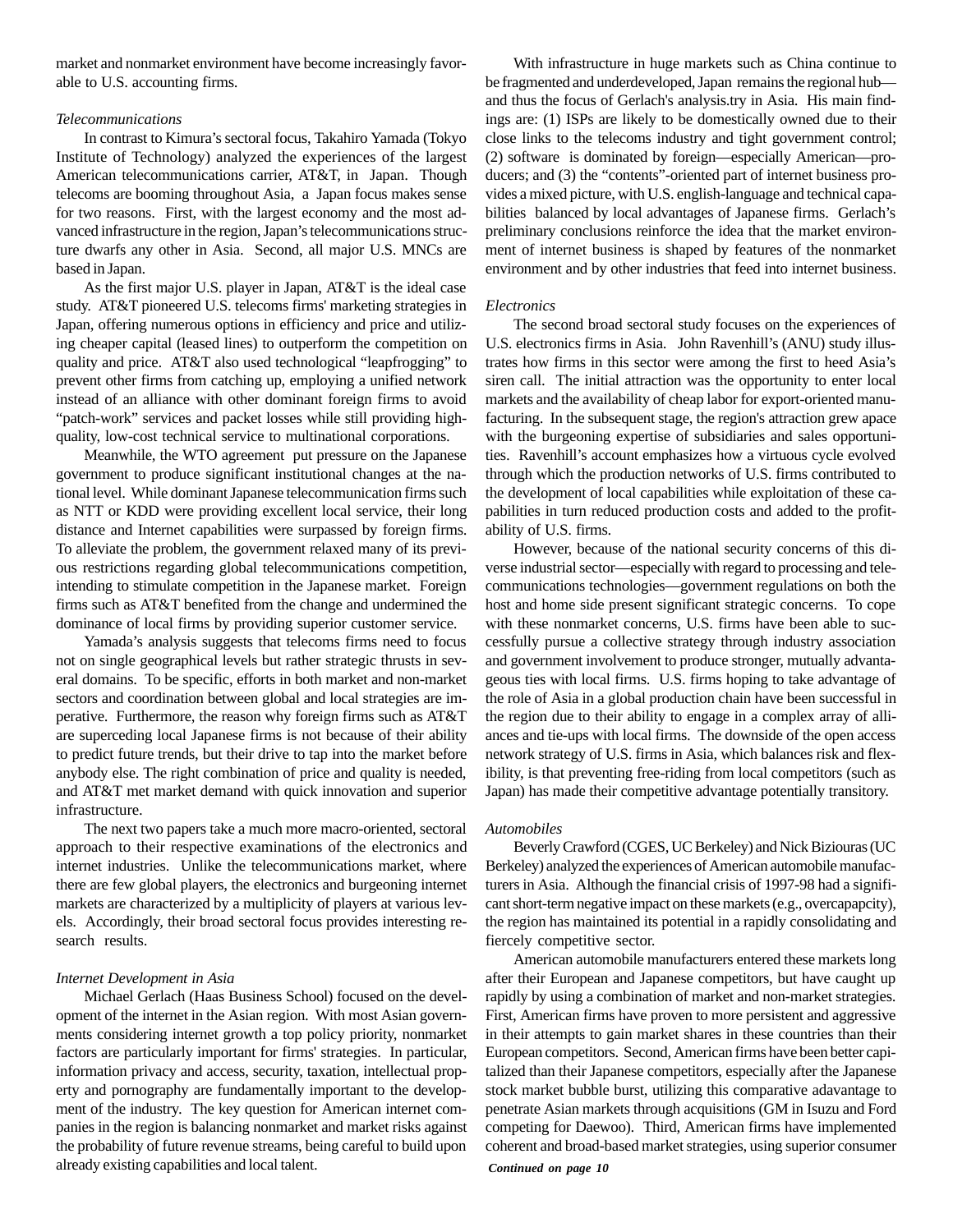financing techniques to increase their sales and brand recognition within national markets. Fourth, they have increasingly customized their vehicles to the conditions of the local markets. Long gone are the days when American cars signified big and bulky sedans that were highly impractical in urban Asian centers. Finally, American firms have integrated their market and non-market strategies more coherently than their competitors, supporting efforts of mulitlateral institutions to promote economic liberalization by reducing trade barriers and making these markets into level playing fields.

There has long been variation among the Big Three in their experiences in Asian markets. Ford has always been at the forefront of the globalization process, establishing itself in most of the Asian markets before either GM of Chrysler. General Motors made up for lost ground though a concerted strategy of local acquisitions and increased localized production. Chrysler has trailed both Ford's long-established presence and GM's more recent success, a weakness that has been compounded by its merger with Daimler-Benz. Yet, overall American automobile manufacturers, in the context of Asian markets, have demonstrated that being a latecomer does not preclude one from becoming a local player.

#### *Chemicals*

Kun-Chin Lin (UC Berkeley) traced the evolution of corporate strategies of U.S. chemical firms in Asia in the past decade. In the late 1980s, these multinational firms first sought out the Asian market as an expansion outlet as Western markets stagnated. However, the U.S. chemical industry failed to generate a penetration strategy into Asia that could withstand the intrinsic and disruptive cyclical nature of the industry. In the aftermath of the Asian economic crisis, these firms renewed their commitment to the Asian markets through a reinvention of their core competencies. American firms have come to recognize that conditions in the Asian markets can strongly affect the global chemical industry cycle, putting to rest the initial expectation of American chemical giants that the Asia-Pacific market would function as a safety-valve in absorbing their surplus production in times of slack demands at home.

Through case studies of Dow, DuPont, Eastman and Monsanto, Lin finds that these U.S. firms have finally developed an Asia market strategy centered around the three interrelated components of narrowing core competencies, ending price- and supply-driven capacity expansion, and experimenting with intrafirm diversity of management structures for different operations. Furthermore, the U.S. chemical industry has effectively combined domestic and multilateral nonmarket strategies in response to criticism on environmental grounds: at home, it has managed to reduce public criticisms through self-regulation initiated by a peak industry association, while on the level of multilateral trade agenda-setting, the International Council of Chemical Associations has adopted the American self-regulatory approach for its members.

#### **Developing Asia Beckons Japan**

The third phase of BASC's comprehensive three-volume examination of corporate strategies was launched at a research conference on December 17, 1999. Entitled "Developing Asia Beckons Japan," this conference was the first of two research conferences to focus on Japanese firm experiences in developing Asia. The second is scheduled to be held at Waseda University in July 2000.

Utilizing the same integrated strategy framework developed by Professor Vinod Aggarwal, we analyzed Japanese corporate strategies in a number of sectors from several countries in developing Asia. In order to attain a balanced perspective, we brought together scholars from prominent Japanese and Australian universities, researchers from the World Bank and a strategic analyst from SAP Japan, one of the biggest European software companies in the world. We would like to thank the Japan Foundation Center for Global Partnership for making this research project possible.

#### *Japanese FDI in Asia*

Shujiro Urata's (Waseda University) paper provides an overview of the Japanese foreign direct investment and its patterns, problems and strategies in the pre- and post- Asian crisis periods. An appreciating yen sustained high levels of FDI in pre-crisis Asia, where a favorable export environment, rapid growth, and increasing liberalization of the FDI regulations made for a propitious climate for foreign investment. Although the level of Japanese FDI in the region declined after the onset of the financial shocks, there were cases where FDI increased after the crisis in the form of mergers and acquisitions, transactions that were made possible by Japanese parent firms' desire to help their Asian affiliates and by deregulation in many recipient countries. Urata states that factors complicating the investment climate identified by the Japanese firms include the restrictive regulations on transport machinery, shortage of skilled labor, underdeveloped infrastructure and insufficient supporting industries.

He adds that the Asian crisis also affected firms' business strategies. Many firms have divided the production process into sub-processes and located these sub-processes in production efficient economies. Some have established R&D facilities to invent new products and production process that are suited to the local demand. Others have switched from local market oriented to export oriented sales, and increased local procurement of parts and investment goods to lower the production costs as a result of weakened local currencies.

In conclusion, Urata indicates that Japanese FDI in Asia will increase in the future due to the bright prospects of Asian economies. However, the increase will not be significant because another fortuitous combination of strong yen and bubble economy is unlikely and Japanese firms have grown more cautious of the profitability of their affiliates in light of the upcoming accounting reforms.

#### *Banking*

Masahiro Kawai (World Bank),Yuzuru Ozeki (Global 21) and Hiroshi Tokumaru (Bank of Japan) examine Japanese banking operations in East Asian economies, the impact of the Asian crisis, and the future prospects of these banks in the regional economy. Japanese banks were on an expansionary path in East Asia in the 1990s as a result of phenomenal growth of FDI in the region. The authors analyze a trend of diversifying from wholesales banking through regional offices to direct lending, prompted by financial and capital liberalization in the region. The advent of the financial crisis in 1997 rendered a great number of Japanese loans non-performing, and Asia became the least profitable international portfolio for Japanese banks. This phenomenon, coupled with Japan's domestic banking problems, triggered the reduction of international operations and the withdrawal of credits by Japanese banks from East Asian economies.

In addition, the authors indicate that the firm-client relationship in Japanese domestic market also greatly influenced the banks' decisions on reducing credits to non-Japanese affiliated borrowers. Given that Japanese banks are the main creditors to East Asia, the role for these banks in the corporate debt restructuring in the crisis countries is important. The authors suggest that guarantee schemes such as exchange rate guarantee, Japanese yen debt conversion, and deregu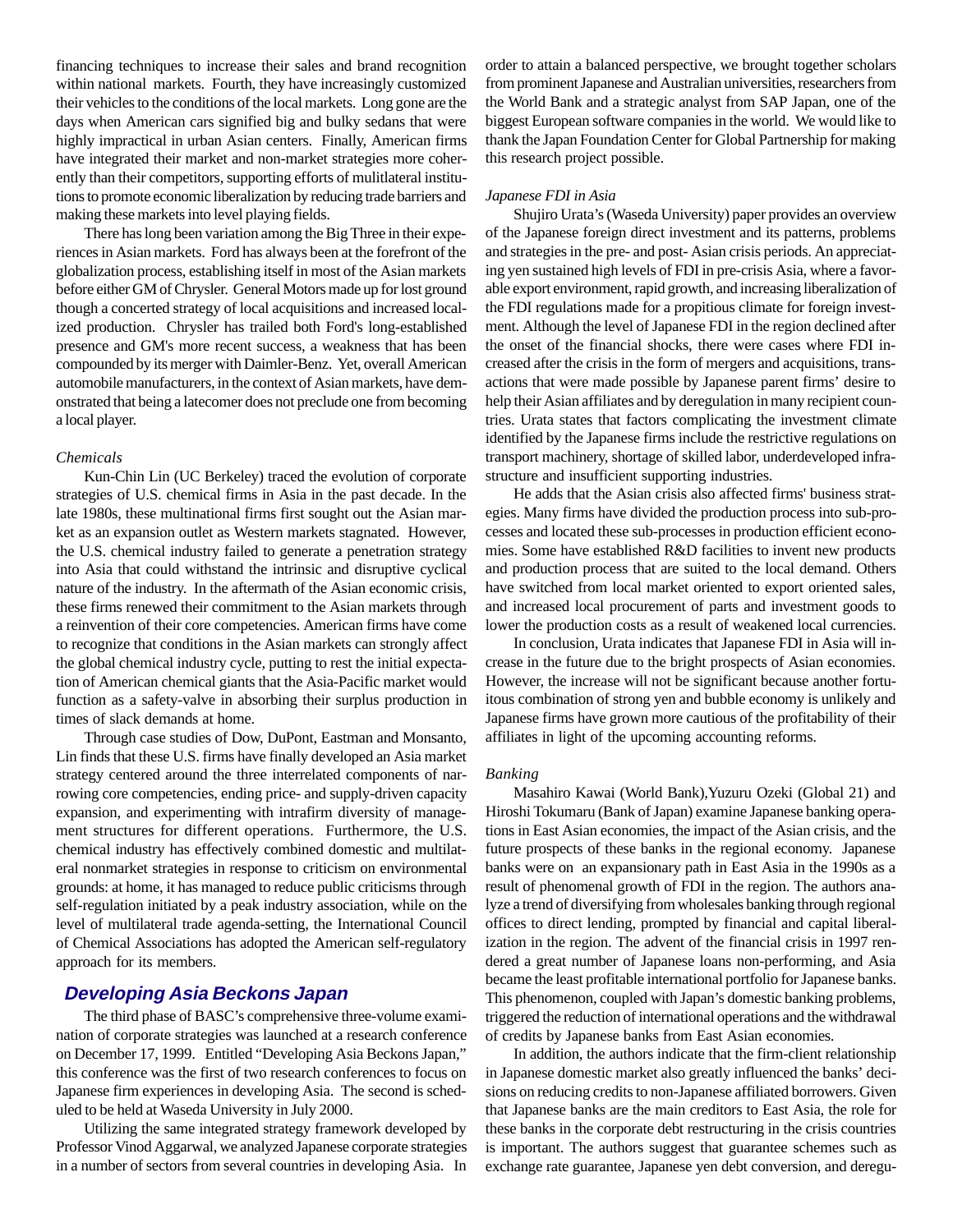lation of FDI are necessary to support ongoing negotiations.

In sum, the reduction of international operations is a part of restructuring of the financially weakened Japanese banks. Japanese banks still consider Asia to be a promising investment environment, and some internationally active banks are expected to redirect their operations to East Asia once regional economic stability is restored.

#### *Automobiles*

Gregory Noble's (ANU) discussion of the Japanese automobile industry in Asia illustrates the pride of place this high profile sector has enjoyed in Japan's remarkable drive to industrial prominence. Since the 1970s, exports from Japan and local assembly of knocked-down kits from Japan have accounted for 70-95% of all auto sales in the major ASEAN countries. Accordingly, local auto parts industries are composed largely of firms with direct foreign investment from Japan notably in Thailand, Malaysia, Indonesia and the Philippines. Primarily due to continued ASEAN government pressures to produce either nationally or regionally, Japanese corporate strategies evolved from an export efficiency focus in the 1970s to limited programs of localization in the late 1980s to a more serious effort at regionalization by the mid-1990s.

In the early rounds, Japanese assemblers and parts producers, buoyed by cooperation from Japanese industry associations and government agencies, were successful at building institutional capacities in Southeast Asia through a carefully calibrated strategy of increasing local content in line with the gradual expansion of demand. But by the late 1990s, these strategies faced three new challenges: (1) competition from Korean low-cost producers; (2) renewed Western competition in the middle price range; and (3) the Asian crisis. Because Korean producers were hard hit by the Asian crisis, Japanese auto producers have largely focused on fending off the Western challengers which seem to be free-riding off of Japanese-initiated institutions. In particular, Noble argues, Japanese auto firms should find ways to use Taiwan's increasingly sophisticated production base for parts to expand in mainland China. They must also prepare to defend their own home market share as Japan becomes an ever more expensive production location. Because keiretsu reorganization and shrinking the permanent employment labor force remain daunting tasks, Western incursions through strengthening relations with domestic partners such as Mazda, Nissan, Suzuki and Isuzu are likely to cut into domestic market shares in the near future. Accordingly, Noble concludes that Japanese dominance in the Southeast Asian markets is unlikely to last.

#### *Telecommunications*

Professor Okamoto (Nagoya University) argues that although Japanese firms have lagged behind their American and European counterparts in investing in the telecoms markets in developing Asian economies, they have taken the first exploratory steps in the past two years and can be expected to show deepening commitments. She observes that Asian countries have followed the global trend in opening their telecoms markets through deregulatory reforms and investment policies favoring private capital from abroad. Notably, the recent pre-WTO accession agreement between the United States and China will certainly attract the attention of multinational telecom companies. That the Japanese telecom firms have been slow in establishing their regional presence is due less to their competitiveness vis-à-vis American and European firms, and more to retarding domestic structural incentives. Specifically, the slow process of regulatory changes in the Japanese telecom industry has perpetuated the segmentation

between the provision of domestic and international services, making it difficult for a resourceful telecoms giant such as NTT to think globally. NTT was restricted by law from providing international services until 1997, but since then has created a long-distance and international service subsidiary to pursue regional opportunities.

#### *Software*

Trevor Nakagawa's (UC Berkeley) chapter analyzes the experience of Japanese software firms in developing Asia, focusing on both macroeconomic trends and a qualatative case study. Although North American and European software markets dwarf those of East Asia, software market growth in the region continues to be impressive, reaching consistent annual growth rates of 30% in some countries. Because many East Asian countries consider this industry crucial to their longterm prosperity, they have made long-term commitments in education and infrastructure, while taking active roles in promoting foreign technology transfer and trade. While their U.S. competitors have collaborated with their hosts to capture the majority of the software market throughout Asia, Japanese firms have been slow to capitalize in these rapidly maturing markets. In fact, outside of the gaming and embedded software businesses, Japanese software firms have been a striking failure. Because the famed Japanese industrial policy has targeted software at an early stage, it is especially notable to find the software industry to be a global laggard in many respects.

Early on, Japanese core strengths were in developing high quality, customized software solutions coupled with proprietary mainframe platforms. Software was considered an input into the production process with little concern for user-friendly interfaces and generic users. As a result, the industry structure reflected divisions tied to their hardware parents rather than the U.S entrepreneurial, start-up model. Because they focused on specific users' needs, they were not prepared for the rapid PC proliferation in Asia which led to the dominance of standardized, off-the-shelf, traded software for Windows. However, because many Asian governments often play active roles in implementing software solutions for entire industries, some Japanese software companies have been able to effectively compete in the evolving software markets in Asia.

As one of the few success stories in the lucrative packaged software market, Nakagawa chose to focus on Fujitsu. His preliminary results indicate that a key element to Fujitsu's success has been its ability to participate in the complex global value chain that defines the nature of the software business. Because of the close connections between hardware, IC, chip technologies, telecommunications equipment and a whole host of other related inventions, software development is likely to remain a complex task involving sophisticated localization and customization skills. Accordingly, as a conglomerate with expertise in a variety of disciplines, Fujitsu, NEC and Hitachi are likely to find multiple niche opportunities through a complex partnering strategy with foreign and local Asian host firms alike.

#### *Petrochemicals*

Tametsugu Taketomi identifies past and present corporate strategies implemented by Japanese petrochemical corporations and the obstacles that may strongly affect their progress. After the Plaza Agreement in 1986, Japanese chemical companies focused attention on expanding their business into other areas of the world, starting with Asia. The collapse of Japan's stockmarket in 1990 made it imperative for firms to become globally competitive, and in particular for them to focus on foreign investment. The program for "domestic *Continued on page 12*